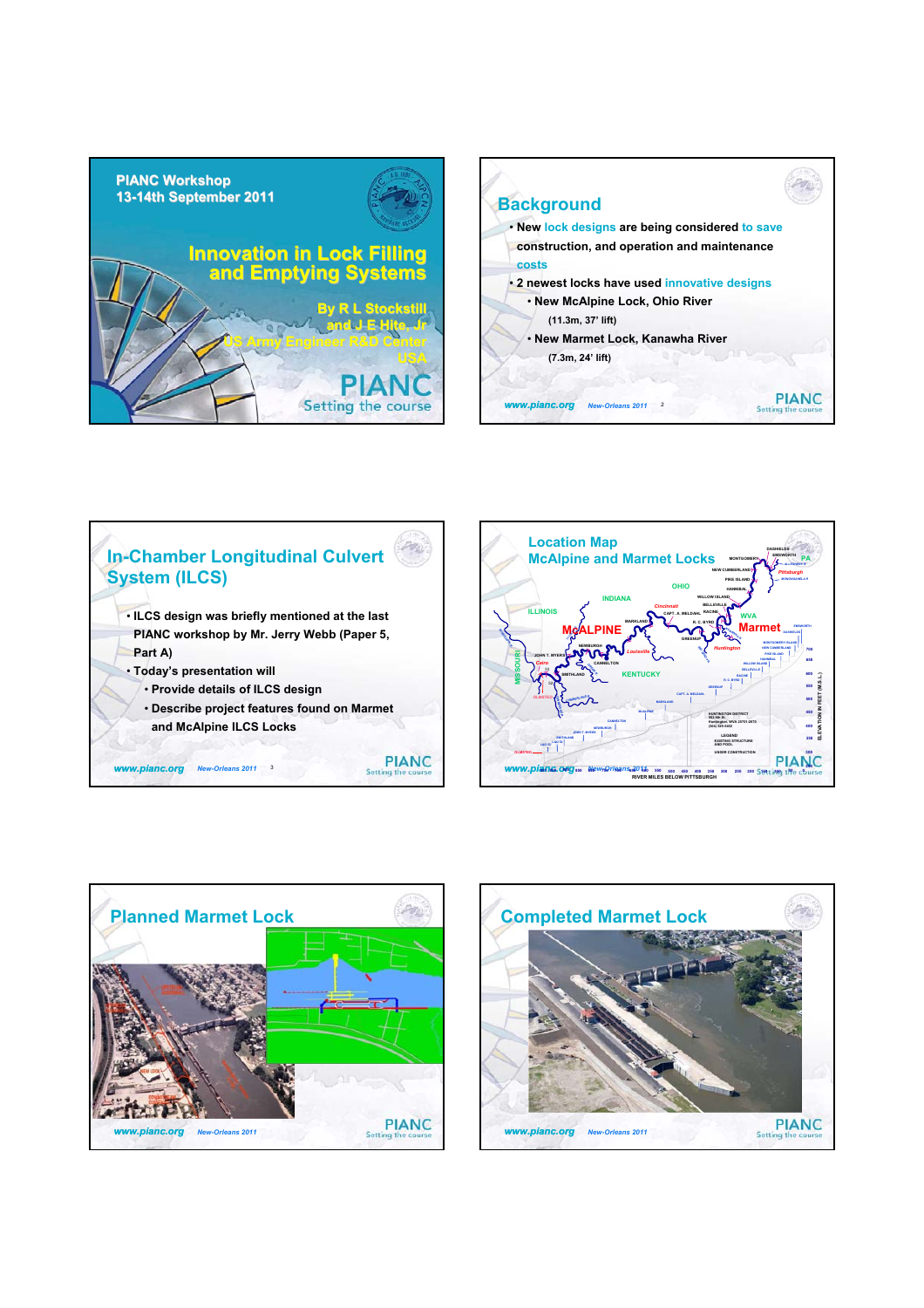









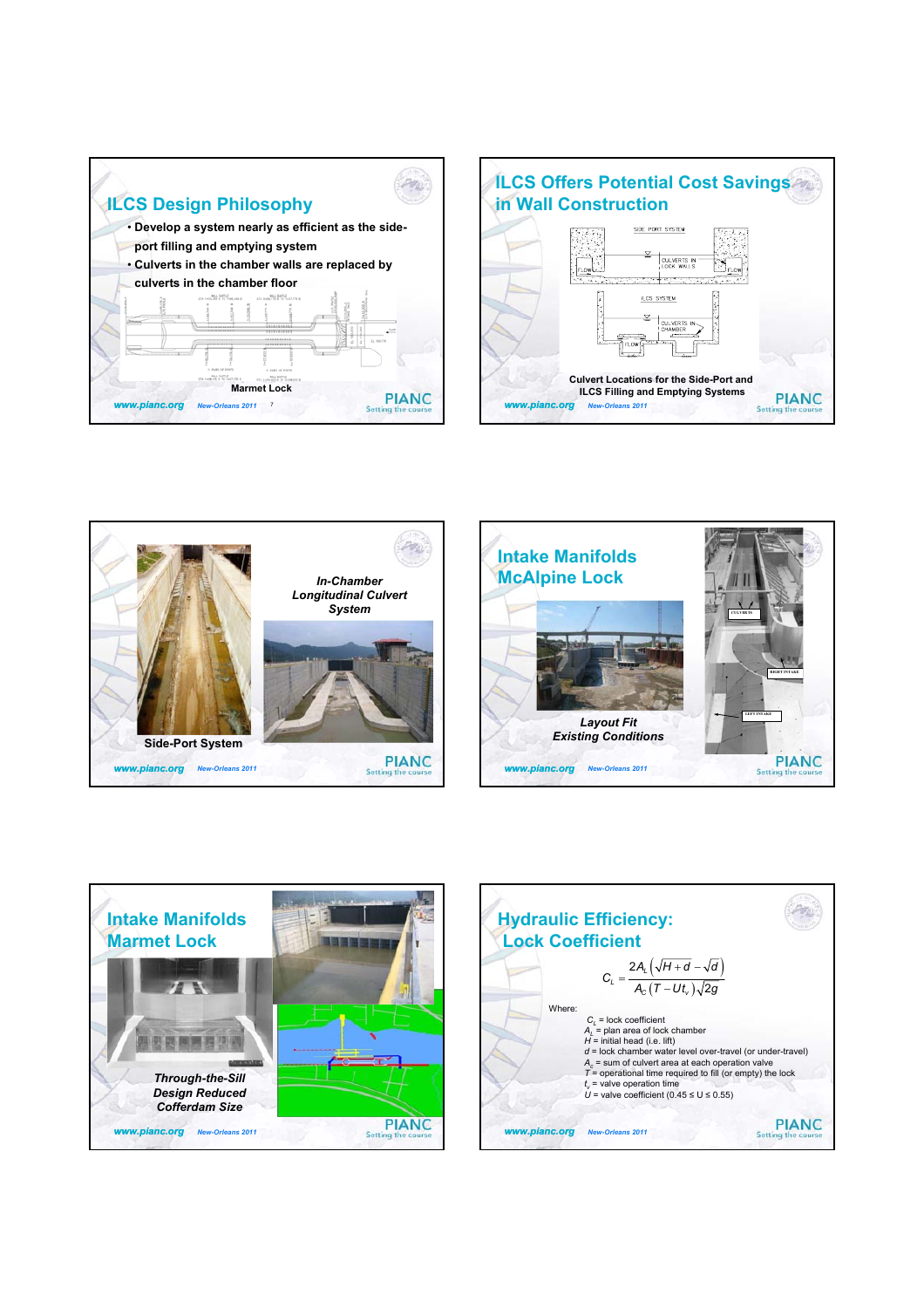|                                                 | Filling: Side Port = $0.73$ , ILCS = $0.64$ |                      |                         |          |                           |
|-------------------------------------------------|---------------------------------------------|----------------------|-------------------------|----------|---------------------------|
| Project                                         | Filling and<br>Emptying<br>System           | Initial<br>Head<br>m | <b>Lock Coefficient</b> |          |                           |
|                                                 |                                             |                      | Filling                 | Emptying | Reference                 |
| Cannelton Model<br>Type 45 Port<br>Arrangement  | Side Port                                   | 61                   | 0.74                    | 0.57     |                           |
|                                                 |                                             | 7.9                  | 0.74                    | 0.60     | Ahles and                 |
|                                                 |                                             | 91                   | 0.73                    | 0.61     | Boyd<br>(1966a)           |
|                                                 |                                             | 122                  | 0.74                    | 0.60     |                           |
| Cannelton Model<br>Type 100 Port<br>Arrangement | Side Port                                   | 6.1                  | 0.71                    | 0.56     | Ahles and                 |
|                                                 |                                             | 91                   | 0.73                    | 0.56     | Boyd                      |
|                                                 |                                             | 122                  | 0.74                    | 0.56     | (1966a)                   |
| Arkansas River<br>Model                         | Side Port                                   | $30 - 152$           | 0.73                    | 0.67     | Ahles and<br>Boyd (1966b) |
| Marmet Model<br>Type 5 Chamber<br>Design        | ILCS.                                       | 43                   | 0.63                    |          |                           |
|                                                 |                                             | 73                   | 0.63                    |          | Hite (1999)               |
|                                                 |                                             | 10.4                 | 0.63                    |          |                           |
| McAlpine Model<br>Type 1 Chamber<br>Design      | <b>ILCS</b>                                 | 113                  | 0.63                    | 0.56     | Hite (2000)               |
| McAlpine Model<br>Type 11 Chamber<br>Design     | <b>ILCS</b>                                 | 11.3                 | 0.65                    | 0.57     | Hite (2000)               |